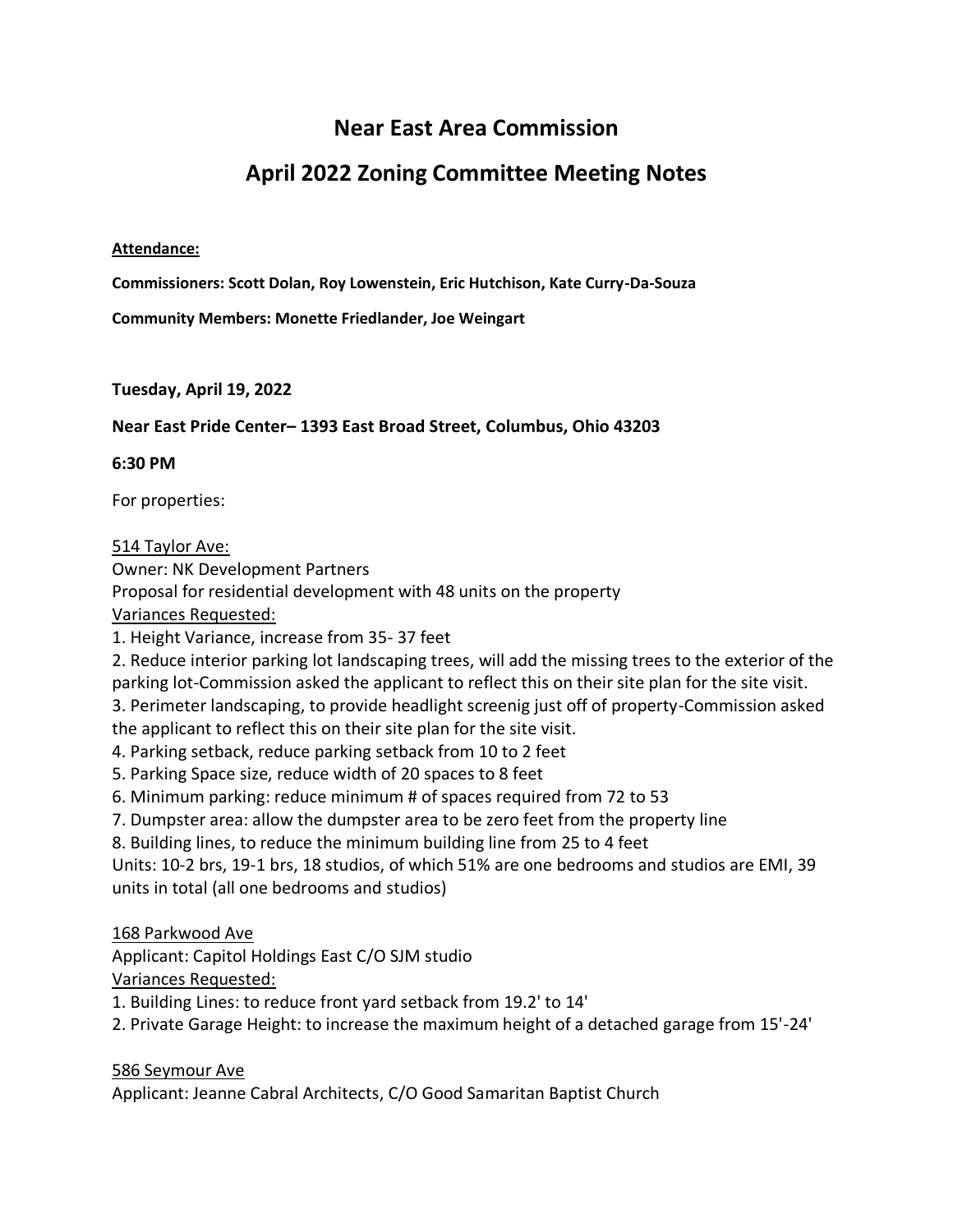Proposed use of a city ROW for church parking that is already poured and in use, repairs to be made to existing

Variances Requested:

1. to allow a parking lot for a church across an alley and to be the sole use of the lot

- 2. parking setback reduction on the south from 15' to 5'
- 3. to reduce the parking setback on the north from 15' to 0'
- 4. to not provide screening on the south, east and west sides of both lots that abutt the ROW
- 5. for both lots to eliminate screening along the right of way
- 6. to allow encroachment into the 30 ft vision triangle on parcel

760 McAllister Ave

Not in attendance

766 E Fulton St

Horus and RA, LTD, C/O Dave Perry

Proposed construction of a 3 story duplex on the lot, not to be removing the exisitng home on the site

Variances Requested:

1. Driveway; to reduce the driveway width of Area B, single family dwelling from 10' to 7',

subject to a 3' easement on Area A to provide total driveway width of 10'

2. to reduce parking setback from 10' to 0' for two stacked parking spaces

3. Parking space; to reduce the width of a parking space from 9' to 7' subject to a 2' easement on area A to provide total parking space width of 9'

4. Area lot width requirements, to reduce the lot width from 50' to 40' and 44' for Area A and Area B

5. Area District Requirements; to reduce lot area from 6,000 SF to 3,400 SF +/- (West parcel) and 1,750 +/- SF (east parcel) for a new two family dwelling and single family dwelling, permitting a lot split of the current parcel for the ex, SF dwelling & construction of a new detached two family dwelling on a separate parcel

6. Basis of computing area; to increase permitted lot coverage from 50% to 66% (Area A) and 58% (Area B)

7. Building Lines; to reduce the E. Fulton St building setback line from 10; min to 3' (Area A) and 9' (Area B)

8. Max side yard required; to reduce total side yard from 8' to 6' (Area A)

9. Min. Side Yard Permitted; to reduce the minimum side yard from 5.84' to 3' for the north side yard of Area A, to reduce the east side of the single family dwelling and to permit parked cars in the west side yard of Area B

10. Rear yard; to reduce rear yard from 25% of lot area to 5% (Area A) and 6% (Area B)

11. Vision clearance; to reduce the 30' x 30' vision triangle at the intersection of S. Monroe and E. Fulton for Area A to 13' x 13' and to reduce the 10' x 10' clear vision triange at E Fulton and alley from  $10 \times 10'$  to  $7' \times 7'$  (existing)

# 422 Wilson Ave

Applicant: Pedro Falconi, owner: Hispanic Realty Consulting Group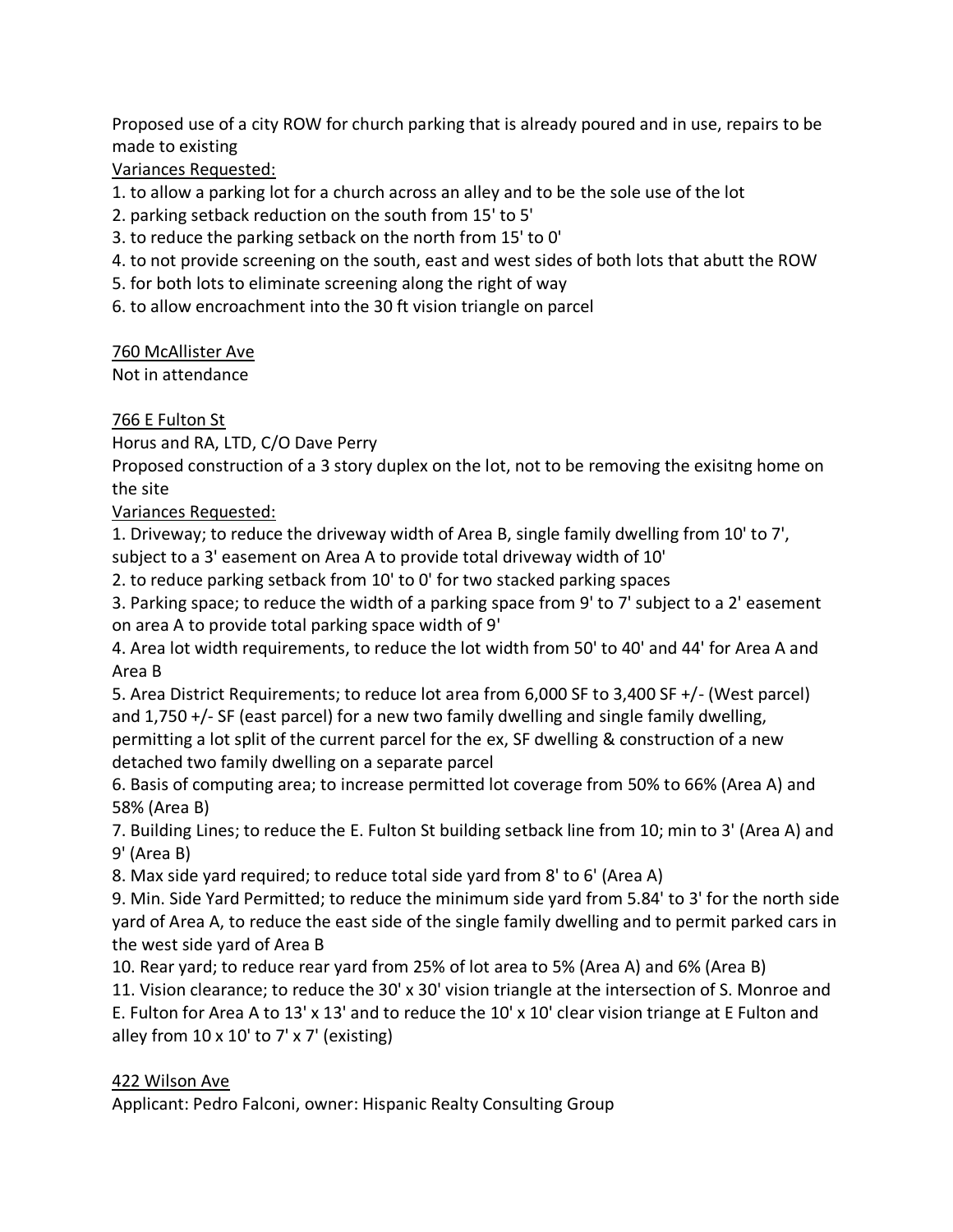Proposed: Residential property on Commercial C4 Land. Needs re-zoned residential for financing purposes

245 N Monroe Ave

Applicant: Sean Knoppe, New City Ohio

Proposed project: Lot split from one 120 x 175 ft lot into 4 equal lots of 30 x 175 ft for the new construction of four single family homes.

Variances Requested:

1. Area district lot width requirements. Min lot width in an R-2F district is 50 ft. Variance is needed to allow lot widths of 30 ft

2. Area district requierements: in an R-2F area district a single family dwelling or other principal building shall be situated on a lot of no less than 6,000 sf in area. Variance is needed to decrease the required lot size from 6,000 sf to 2,700 sf

1550 E Cherry St

Applicant: Astra Studios

Proposed project: variances are requested from this land bank bought property in order for proposed residential single family house development to happen

Parcel ID 010-003637

Variances Requested:

1. Lot area of less than 5,000 sf

2. fronting on alley: the ex lot fronts two alleys. The other two sides of the lot are landlocked and do not have access to street frontage

3. off-street parking spaces required; the existing lot site prevents (2) off-street spaces to be provided. An attached single-car garage is being provided as part of the project scope.

The applicant did not have a copy of the BZA application, site zoning hearing is pending until the Commission recieves a copy of the Zoning application and requests some aerial location mapping.

# 980-982 E Fulton St

Applicant: Robinson Consulting and Development, LTD

Proposed Project: Construction of 2 story single family home with detached garage on a vacant land bank lot

Zoning approval required for construction on land, no variances necessary

Demolitions:

540 Linwood Ave garage demo

200 North 21st (did not attend March meeting)